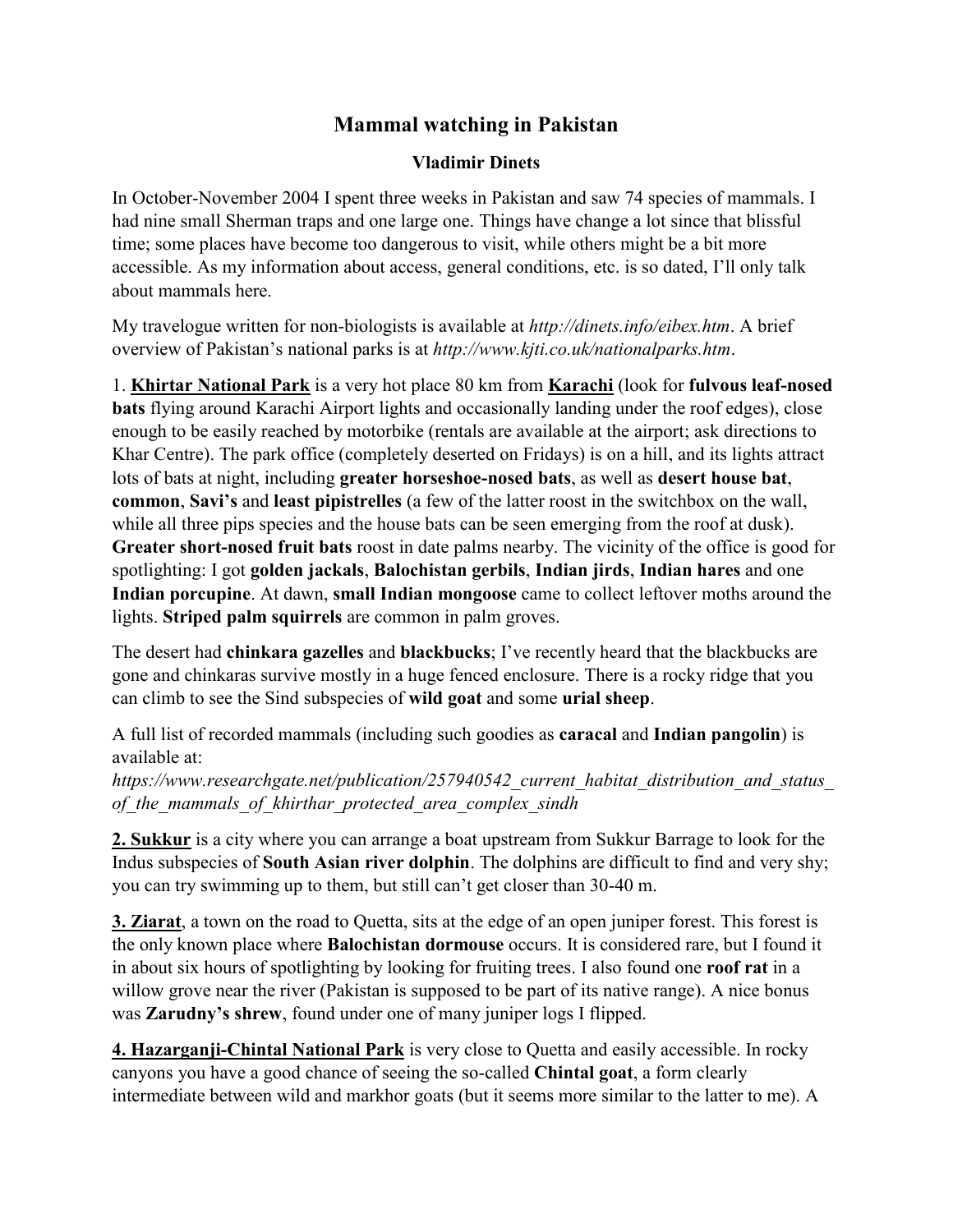night of spotlighting in the rocks and the surrounding desert produced a **Rueppel's fox**, lots of **small five-toed jerboas**, a **Hotson's five-toed jerboa**, a **Blanford's jerboa**, a **Balochistan pygmy jerboa**, a **swarthy gerbil**, tons of **Libyan** and **Persian jirds**, one **sand-colored rat** and, most excitingly, a **Balochistan mouselike hamster**. I set traps outside the park and got two **grey spiny mice**.

The full list of known mammals in the park is very long and lists some cool stuff such as **marbled polecat**, but no Rueppel's fox, no gerbils, and no jerboas other than the small five-toed, probably because the surrounding desert isn't included; it's available at: *http://www.cjpas.net/wp-content/uploads/pdfs/5/1/feb-11\_06.pdf*. It also lists **forest dormouse**, but I strongly suspect it's actually **Balochistan dormouse**.

**5. Mohenjodaro**, an excavated ancient city, is not worth going to just for mammals, but if you visit it anyway, look for **short-tailed bandicoot rats**, common in the ruins at dusk.

**6. Lahore**, a colorful city near the Indian border, has lots of abandoned Hindu temples. I briefly searched a couple of them for bats and found a small colony of **lesser mouse-tailed bats**. I am sure there are many other species there. **Striped palm squirrels** are common in city parks, while **Norway rats** inhabit garbage-clogged waterways. I trapped an **earth-colored mouse** in a brushcovered gulch on the western outskirts of the city.

**7. Salt Range** is a chain of arid hills crossed by the Lahore-Rawalpindi Highway. Just 30 km W of the highway is **Chumbi-Surla Wildlife Sanctuary**, where you can see the rare Salt Range subspecies of **chinkara gazelle**. I also saw a **Cape hare** there. **Punjab urial** is supposed to occur in this area.

**8. The Karakoram Highway**, by far the world's most beautiful road, leads to many interesting side valleys and ultimately into Chinese Pamir. The first side trip worth making is the notoriously conservative **Palas Valley**, where I got a **forest dormouse** (they are probably common in forests higher up, too, but were hibernating there during my visit). **Himalayan rat** is common here (look in places where rocky slopes rise above irrigated fields or other juicy vegetation).

Higher up you enter a world of vertical surfaces. From Raikot Bridge, a rather scary side road climbs 3,000 m to a Sunni village of Jhel (many parts of the road look like excellent **Himalayan rat** habitat). From Jhel, a long trail climbs along the side of Raikot Valley to a somewhat touristy (but completely deserted by October), densely forested terrace known as **Fairy Meadow** or **Paradise Meadow**, and then to **Nanga Parbat Base Camp**. This route has excellent mammals, and scenery to match (the view of moonlit Nanga Parbat on a winter night is certainly one of the best this planet has to offer). At Paradise Meadow there are a few tourist cabins; in winter months they are locked up and used by **Himalayan long-eared** and **Scully's tube-nosed bats**. Inaccessible caves in the cliff that separates the terrace from Raikot Glacier a few hundred meters below is where **woolly flying squirrels** den; they climb to the terrace every night to feed in coniferous trees, and then glide back to their caves in a breathtaking arch (when I saw them I became the first naturalist to observe this enigmatic species in the wild). Small **Kashmir flying squirrels** are more common in the forest, and can also be seen if there's full moon. There were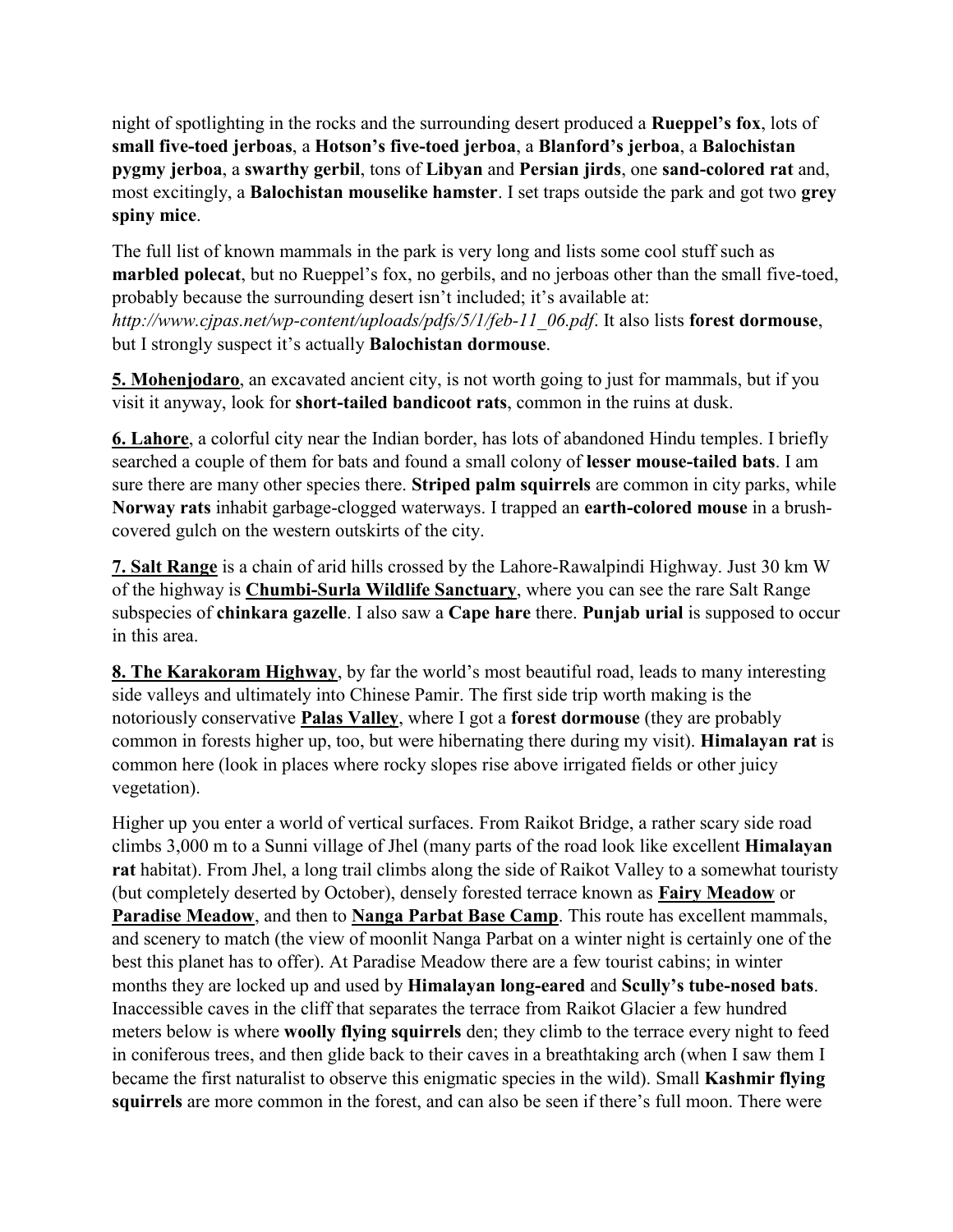lots of **yellow-throated marten** tracks in the forest, but the only carnivore I saw was a **red fox**. Above the terrace is a steep slope where I briefly saw a fleeing **Kashmir musk deer**. This is also a good area to look for small rodents: I trapped a **burrowing vole** and **Himalayan field mouse** around the cabins, and a **silver mountain vole** near the tree line. I also spotted a **Royle's pika** in a boulder pile about 500 m past the tree line; I guess they are more common in summer.

The gorgeous, friendly Hunza Valley (you move from Sunni to mostly Ismaili lands by the time you reach it) is worth a stop; I saw a **Kashmir white-toothed shrew** there along the path to **Baltit Fort**.

Even higher up the Karkoram Highway there are spectacular, glacier-filled valleys accessible by short hikes; they are excellent for birding, but mammals seem to be sparse. I trapped a few **house mice** of South Asian *castaneus* subspecies near the village of **Passu**. The mountains of Afghanistan and Pakistan are where all four subspecies of house mouse occur, but they don't overlap and inhabit different natural habitats; I suspect that they spread into human-modified habitats from here and eventually colonized the rest of the world.

The part of the Highway before the Chinese border crosses the huge **Khunjerab National Park**. You might see a few **Siberian ibex** and **blue sheep** from the road, but it's better to do some hiking. **Khunjerab Pass** on the Chinese border is a good starting point; here you can see *tibetanus*-type **Cape hares**, **silver mountain voles**, and **large-eared pikas**. **Long-tailed marmots** are said to be very common in summer. I found some **snow leopard** tracks, and they led me to a huge herd of **Siberian ibex**, with a few **Marco Polo sheep**. The pass used to be the best place in the world to see these sheep, but they have all by disappeared by now (reportedly they are slightly easier to see on the Chinese side). Rocky side valleys in lower parts of the park are also worth exploring; I saw a vole there that I think was the rare and little-known **whitetailed mountain vole**.

A preliminary list of Khunjerab mammals is available at: *https://www.researchgate.net/publication/230629507\_FIRST\_REPORT\_ON\_THE\_BIODIVERSI TY\_OF\_KHUNJERAB\_NATIONAL\_PARK\_PAKISTAN*

**9. Kalam** is a town west of Karakoram Highway, one of the few places in the country where deodar forests are easily accessible. I trapped a few **Oriental house rats** there; apparently the forests are their natural habitat.

**10. Chitral Gol National Park** is said to be one of the best mammalwatching sites in the country. Unfortunately, when I got there the weather was dreadful. I managed to see the park's main attraction, the **markhor ibex**, and caught a **silver mountain vole** between boulders. On the way back to Chitral Town I saw a **grey dwarf hamster** in a roadside ditch. But I'm sure it's possible to see a lot more there.

**11. Machiara National Park** in Pakistani Kashmir is mostly known for one of the last remaining populations of Western tragopan, but it is said to have some nice mammals including the Ladakh subspecies of **urial sheep** and **Bengal cat**. It is difficult to access; the only mammals I saw there were **Himalayan serow** and **small Indian mongoose**.